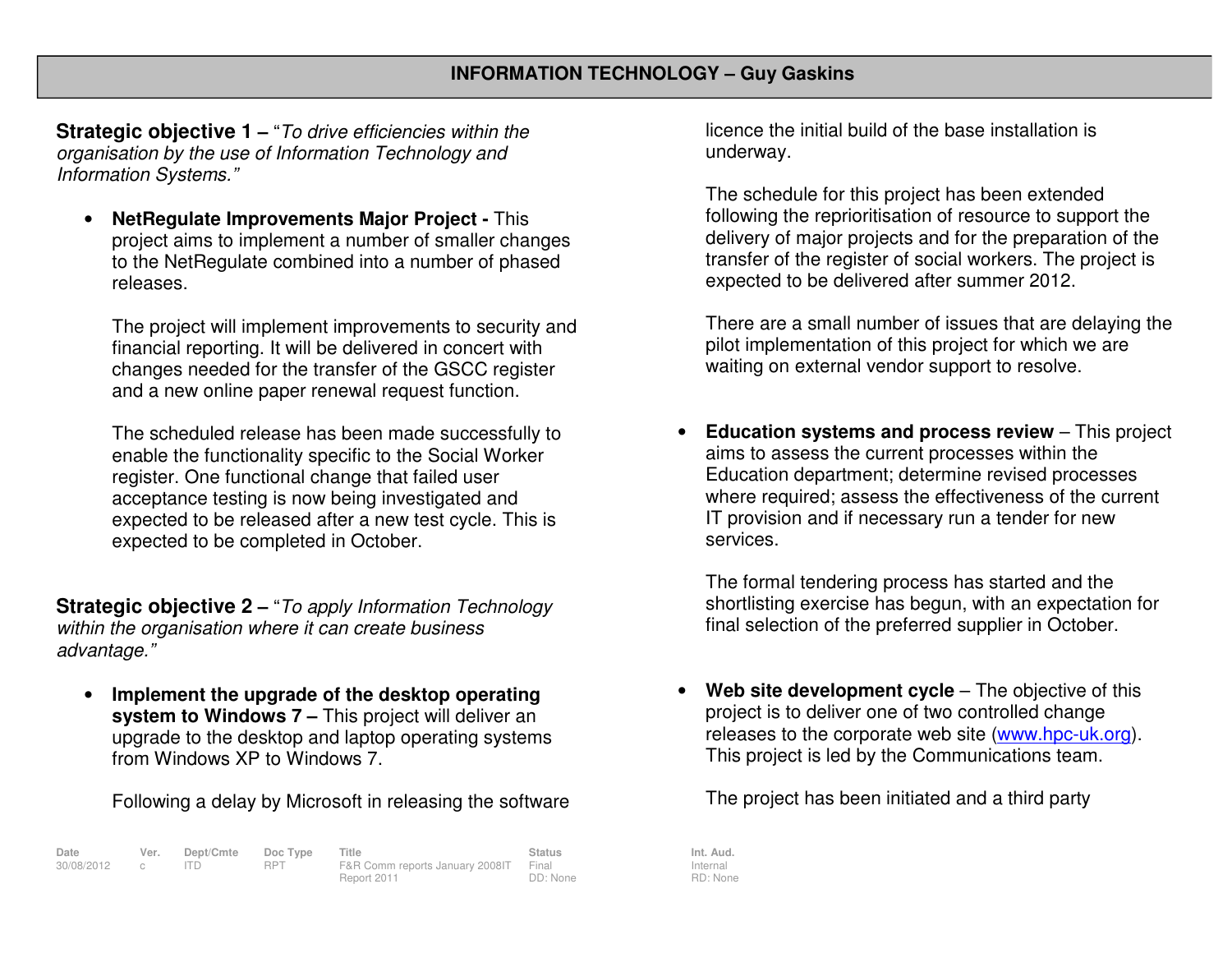development company has been engaged to provide a proposal for the list of changes. The changes include addressing some issues identified in the penetration testing.

This is now complete.

• **New name project** – This project aims to transition the organisation from being called HPC to HCPC (Health and Care Professions Council)

There are numerous IT related changes necessary to complete the transition to the new name. These changes as well as other non-IT changes are being prioritised and planned to be amended over a period of several months.

Only a small number of technical changes remain to be made which are scheduled to be completed after the Social Worker renewal period.

• **Social Worker transfer –** this project aims to transfer a number of the regulatory duties of the GSCC to the HPC.

This is now complete.

**Strategic objective 3** – "To protect the data and services of HPC from malicious damage and unexpected events."

• **Network encryption project** – The new encryption product has been purchased and installed. The tool allows very granular control by user and by personal

| Date         | Ver. | Dept/Cmte Doc Type |      | <b>Title</b>                          | <b>Status</b> | Int. Aud. |
|--------------|------|--------------------|------|---------------------------------------|---------------|-----------|
| 30/08/2012 c |      |                    | RPT. | F&R Comm reports January 2008IT Final |               | Internal  |
|              |      |                    |      | Report 2011                           | DD: None      | RD: Non   |

computer – called Port Control. It can be used to determine who is able to write data to removable media and whether it is required to be encrypted.

The Fitness to Practice (FTP) Pilot has concluded successfully. Originally, the software was planned to be rolled out to all employees with the implementation of the Windows 7 upgrade project in 2012. However due to the delay in the windows project the implementation of Port Control has been de-coupled to gain its benefits earlier.

A new version of the software has been distributed successfully. The next stage will be to apply the correct restrictive policies to a business team which is expected to happen in September.

• **Remote access security** – This project aims to improve the security provision for employees and external support organisations when they connect to the HPC services remotely.

The software has been installed and has been tested by the IT team.

A new version of the server software has been installed and distributed. Blackberry token software has beendistributed.

All that remains is for the laptop token software to be distributed and for a short end user training session before enabling the new more secure access method.

Internal RD: None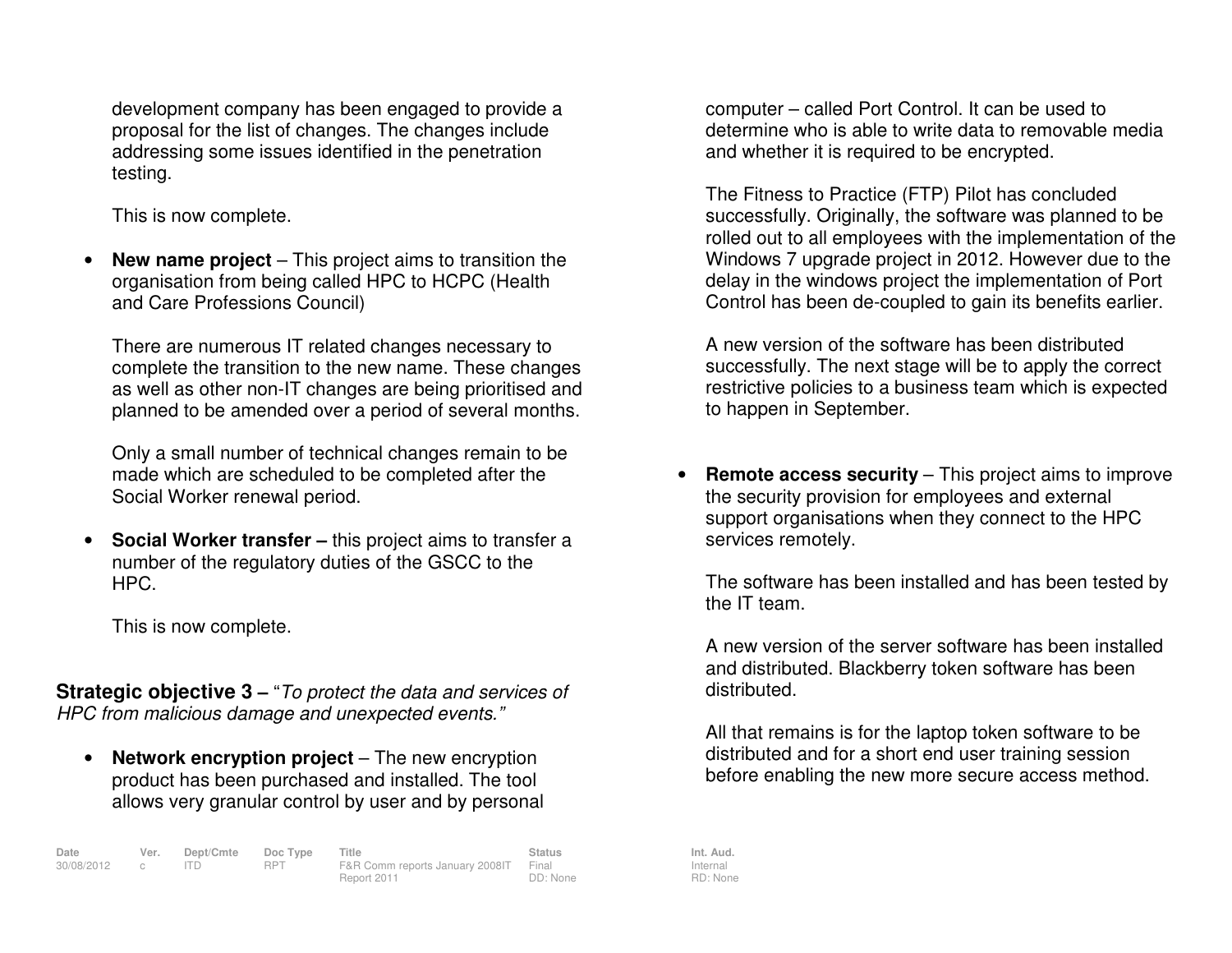This project is expected to complete in September 2012.

• **Penetration testing** - Conduct quarterly independent penetration tests of our environment to assure adequate security controls.

The testers initially use automated tools to probe the HPC infrastructure on a number of interfaces including the web sites and the online register and online renewal systems. The information from the probes is then used by the testers to attempt to manually circumvent the HPC security and gain access to sensitive areas or prove that vulnerabilities exist.

The penetration test took place in the week of 16 July 2012. This is the most comprehensive test performed within the annual quarterly testing cycle. The conclusion was:

'Good security practices were observed in various areas of the application like using secure SSL configurations, use of HTTPS for login forms, disabled autocompleteoption on login forms and returning same error messages irrespective of the result on login form.'

Only issues of a low or information only importance were identified.

Report 2011

**Date Ver. Dept/Cmte Doc Type Title Status Status Int. Aud.**<br>  $30/08/2012$  c ITD RPT F&R Comm reports January 2008 | Final Internal Internal 30/08/2012 c ITD RPT F&R Comm reports January 2008IT Final DD: None

Internal RD: None